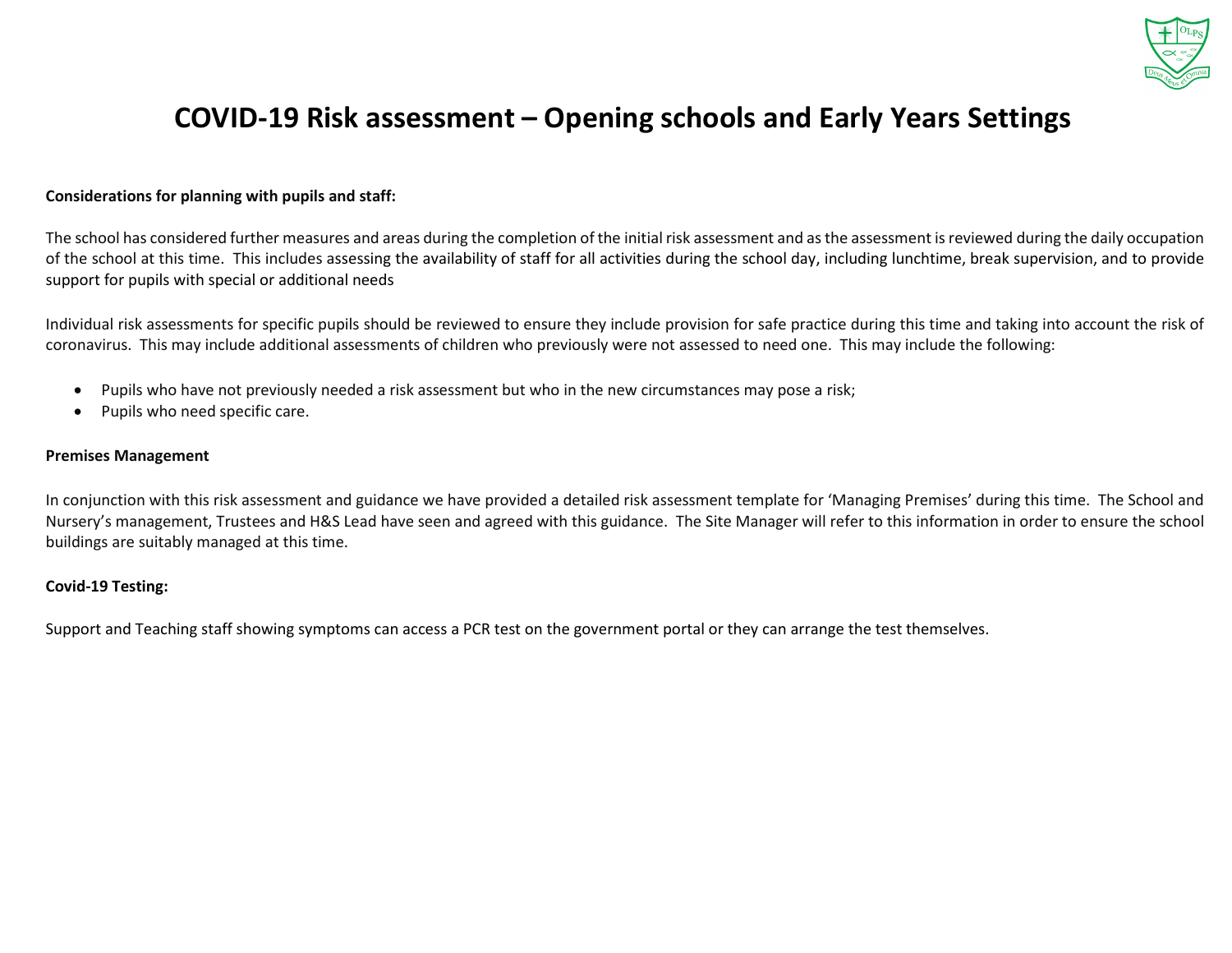

### **Health and Safety Risk Assessment – Re-opening Schools – COVID-19**

| <b>School/Nursery</b> | Our Lady's Prep School and Nursery |                 |  | <b>Assessment No.</b>  | v1.9.1 June 2022 |  |
|-----------------------|------------------------------------|-----------------|--|------------------------|------------------|--|
|                       |                                    |                 |  |                        |                  |  |
| <b>Site</b>           | <b>OLPS</b>                        | <b>Location</b> |  | The Avenue, Crowthorne |                  |  |
|                       |                                    |                 |  |                        |                  |  |

| <b>Subject of Assessment</b>            |                                 | Opening school and nursery to all pupils in new spring term.<br>Nursery and Primary, 0-5, EYFS, Year 1 & 6.                                                                                                                                                |                                                      |  |                                                                                                          |  |  |
|-----------------------------------------|---------------------------------|------------------------------------------------------------------------------------------------------------------------------------------------------------------------------------------------------------------------------------------------------------|------------------------------------------------------|--|----------------------------------------------------------------------------------------------------------|--|--|
| <b>Assessed by</b>                      | <b>Review date</b><br>M A Stone |                                                                                                                                                                                                                                                            | Half Termly (or sooner based on government guidance) |  |                                                                                                          |  |  |
| <b>Details of</b><br>workplace/activity |                                 | Pupils and employees partaking in school activities within the school<br>premises, including general classroom activities, dining, break-times,<br>playgrounds, pick-up and drop off (where applicable), First aid and<br>external visitors to the school. |                                                      |  | <b>Persons Affected</b><br>(Who may be harmed)<br>Children, Pupils, Employees, Contractors and Visitors. |  |  |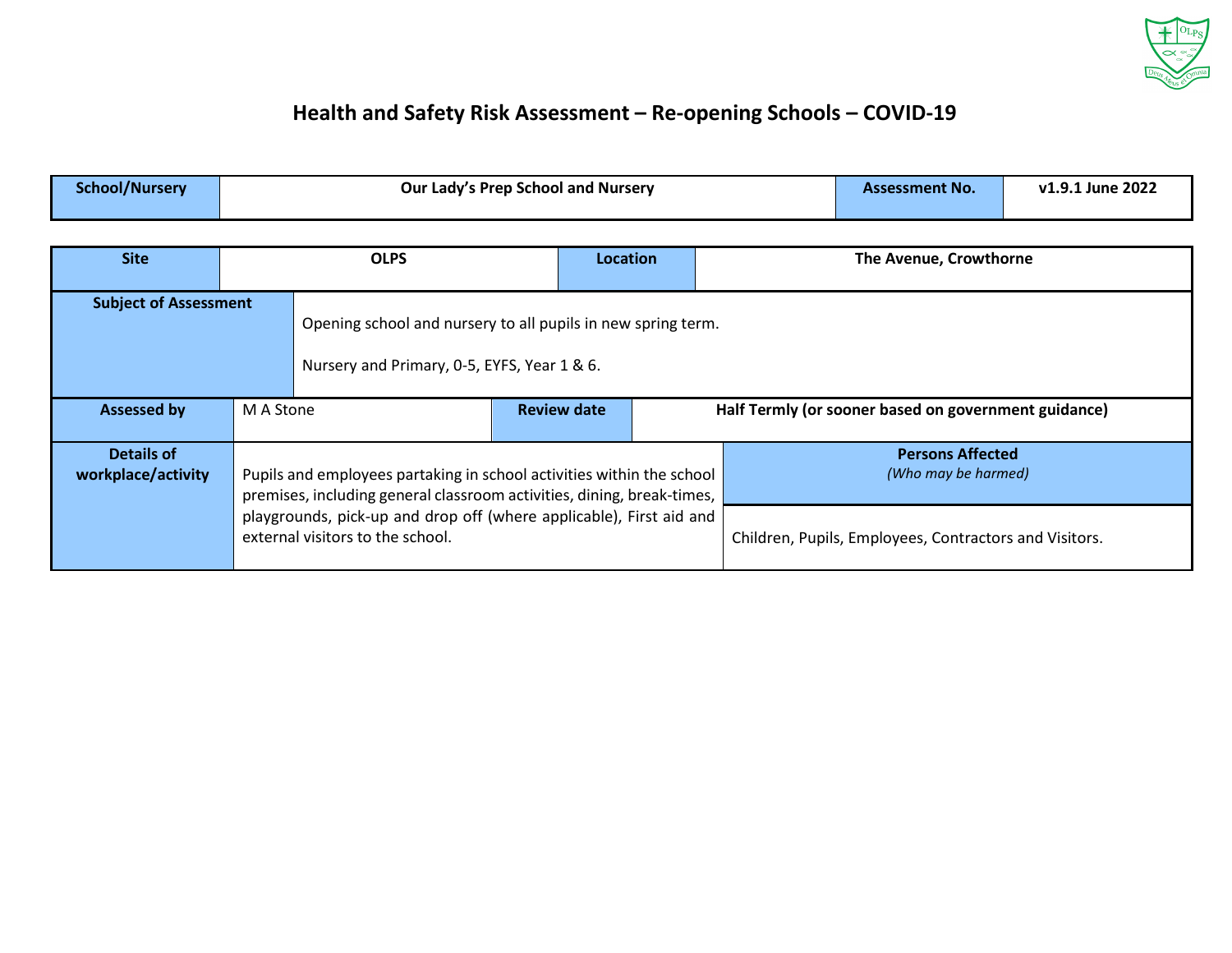

| <b>Hazards and Risks</b> |                                                                                                                                                                       | <b>Existing Control Measures</b>                                                                                                                                                                                                                                                                                                                                                                                                                                                                                                                                                                                                                                                                                                                                                                                                                                                                                                                                                                                                                                                                                                                                                                                                                                                                                                                                                                                                                                                                                                                                                                                                                                                                             | <b>Risk Level</b><br>(Very High, High, | <b>Further Actions</b><br>V/X |
|--------------------------|-----------------------------------------------------------------------------------------------------------------------------------------------------------------------|--------------------------------------------------------------------------------------------------------------------------------------------------------------------------------------------------------------------------------------------------------------------------------------------------------------------------------------------------------------------------------------------------------------------------------------------------------------------------------------------------------------------------------------------------------------------------------------------------------------------------------------------------------------------------------------------------------------------------------------------------------------------------------------------------------------------------------------------------------------------------------------------------------------------------------------------------------------------------------------------------------------------------------------------------------------------------------------------------------------------------------------------------------------------------------------------------------------------------------------------------------------------------------------------------------------------------------------------------------------------------------------------------------------------------------------------------------------------------------------------------------------------------------------------------------------------------------------------------------------------------------------------------------------------------------------------------------------|----------------------------------------|-------------------------------|
|                          |                                                                                                                                                                       |                                                                                                                                                                                                                                                                                                                                                                                                                                                                                                                                                                                                                                                                                                                                                                                                                                                                                                                                                                                                                                                                                                                                                                                                                                                                                                                                                                                                                                                                                                                                                                                                                                                                                                              | Medium, Low)                           | (If <b>V</b> See Actions)     |
| 1.                       | Spread/contraction of COVID-19<br>due to interaction with a person<br>who has symptoms of the disease, a<br>person who may be asymptomatic<br>or lack of information. | OLPS has informed parents, students, carers, employees and visitors not to<br>$\bullet$<br>enter the school if they are displaying any symptoms of coronavirus (following<br>the COVID-19 guidance for households with possible coronavirus infection);<br>Parents receive guidance on school times for their child and protocols set out<br>for attending the school. Parents should follow staff members' instruction<br>and should endeavour not to congregate outside the school;<br>Parents issued specific school protocols for school attendance for them to<br>$\bullet$<br>explain to their children;<br>Parents of SEND students or those with care plans are individually consulted<br>in order that plans are reviewed to include any new safety measures if<br>necessary;<br>Staff are briefed and consulted on school procedures and the plans for entry<br>of students;<br>Employees have had sufficient training and briefing regarding infection<br>control and school protocols;<br>Staff are up to date on other related guidance and support in relation to<br>themselves and students such as stress and wellbeing:<br>In relation to mental health and stress support organisation, details are<br>available to staff including confidential employee help lines and information<br>that can be provided to students;<br>There are communication and support networks in place for staff and if there<br>are particular concerns staff can raise them quickly and effectively;<br>Hazard reporting mechanism are in place and easily accessible;<br>Talks with staff about the planned changes have taken place, including<br>discussing whether additional training would be helpful. | Low/Medium                             |                               |
| 2.                       | Spread/contraction of COVID-19<br>due to lack of social distancing                                                                                                    | Drop off:<br>Drop-off and collection points for each group have been identified; this<br>$\bullet$<br>information has been cascaded to parents.                                                                                                                                                                                                                                                                                                                                                                                                                                                                                                                                                                                                                                                                                                                                                                                                                                                                                                                                                                                                                                                                                                                                                                                                                                                                                                                                                                                                                                                                                                                                                              |                                        |                               |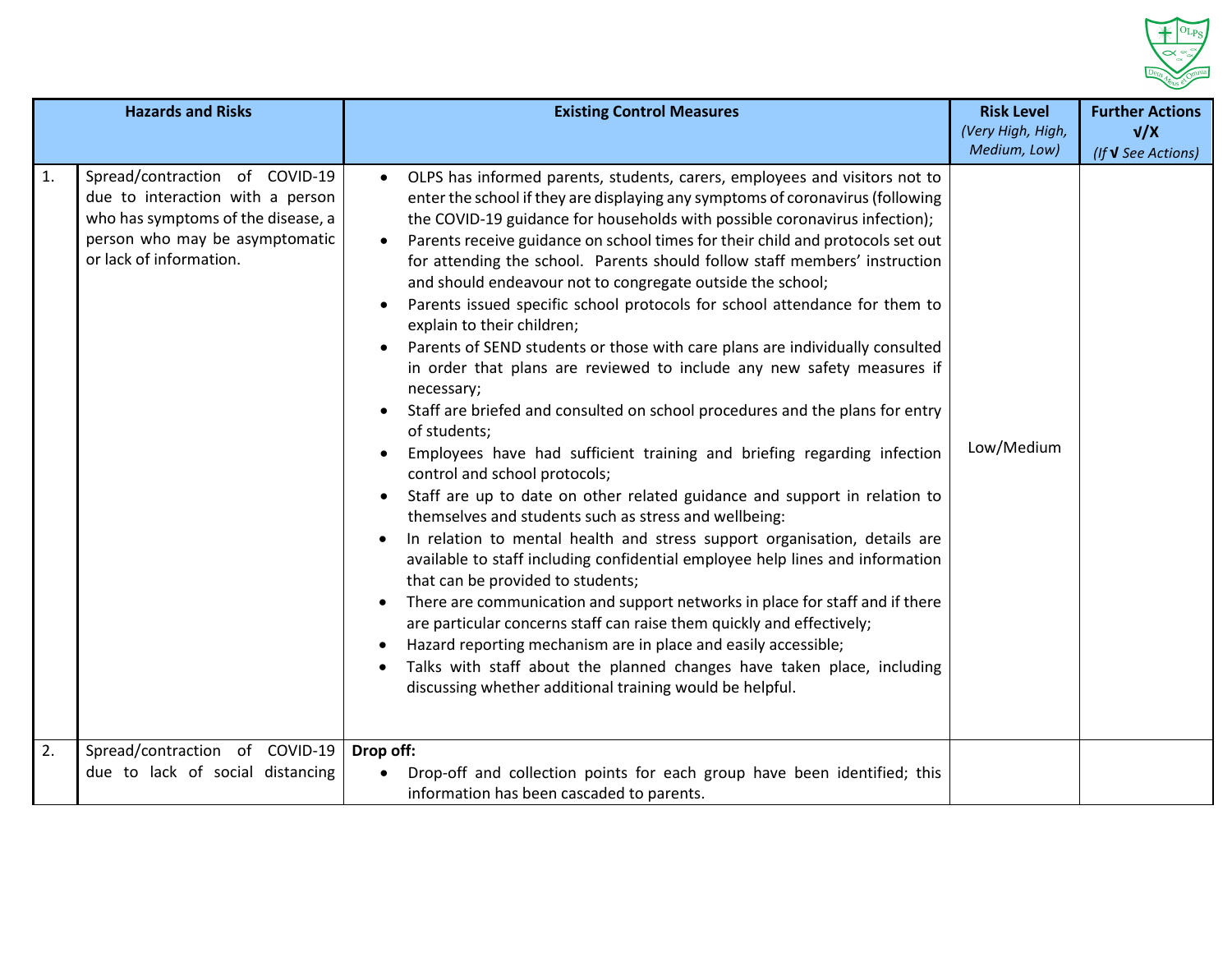

| <b>Hazards and Risks</b>                                                                              | <b>Existing Control Measures</b>                                                                                                                                                                                                                                                                                                                                                                                                                                                                                                                                                                                                                                                                                                                                                                                                                                                                                                                                                                                            | <b>Risk Level</b><br>(Very High, High, | <b>Further Actions</b><br>V/X |
|-------------------------------------------------------------------------------------------------------|-----------------------------------------------------------------------------------------------------------------------------------------------------------------------------------------------------------------------------------------------------------------------------------------------------------------------------------------------------------------------------------------------------------------------------------------------------------------------------------------------------------------------------------------------------------------------------------------------------------------------------------------------------------------------------------------------------------------------------------------------------------------------------------------------------------------------------------------------------------------------------------------------------------------------------------------------------------------------------------------------------------------------------|----------------------------------------|-------------------------------|
|                                                                                                       |                                                                                                                                                                                                                                                                                                                                                                                                                                                                                                                                                                                                                                                                                                                                                                                                                                                                                                                                                                                                                             | Medium, Low)                           | (If <b>V</b> See Actions)     |
| measures during the school day<br>including:<br>Drop off/entry to the<br>$\bullet$<br>School/Nursery. | Pupils who are dropped off can do this in the usual way;<br>$\bullet$<br>Pupils must enter via the designated, signed entrance to the building.<br>Pupils are required to complete hand sanitisation on entry to the school;<br>Entry to the school:<br>Pupils will move directly to their classrooms and be supervised by staff;<br>Parents/Guardians are not permitted to enter the school buildings;<br>Entrance doors are held open, reducing the number of occupants touching<br>the doors;<br>Hand-sanitisation stations are located at the entrance to the school<br>(classroom or other). All occupants are required to wash their hands<br>(soap/water or hand sanitiser) on entry to the school;<br>Good hand washing signage to instruct students how to do this effectively is<br>displayed;<br>Help is available for children and young people who have trouble cleaning<br>their hands independently;<br>Hand washing demonstrations have been provided to students on how to<br>adequately wash their hands. | Medium                                 |                               |
|                                                                                                       | <b>Nursery entry</b><br>Drop-off and collection points have been identified, this information has been<br>cascaded to parents.<br>Entrance doors are held open, reducing the number of occupants touching<br>the doors;<br>Hand-wash stations are located at the entrance to the Nursery. Good hand<br>washing signage to assist children on how to do this effectively is displayed.<br>Handover to Nursery staff will be brief.                                                                                                                                                                                                                                                                                                                                                                                                                                                                                                                                                                                           | Medium                                 |                               |
|                                                                                                       |                                                                                                                                                                                                                                                                                                                                                                                                                                                                                                                                                                                                                                                                                                                                                                                                                                                                                                                                                                                                                             | Medium                                 |                               |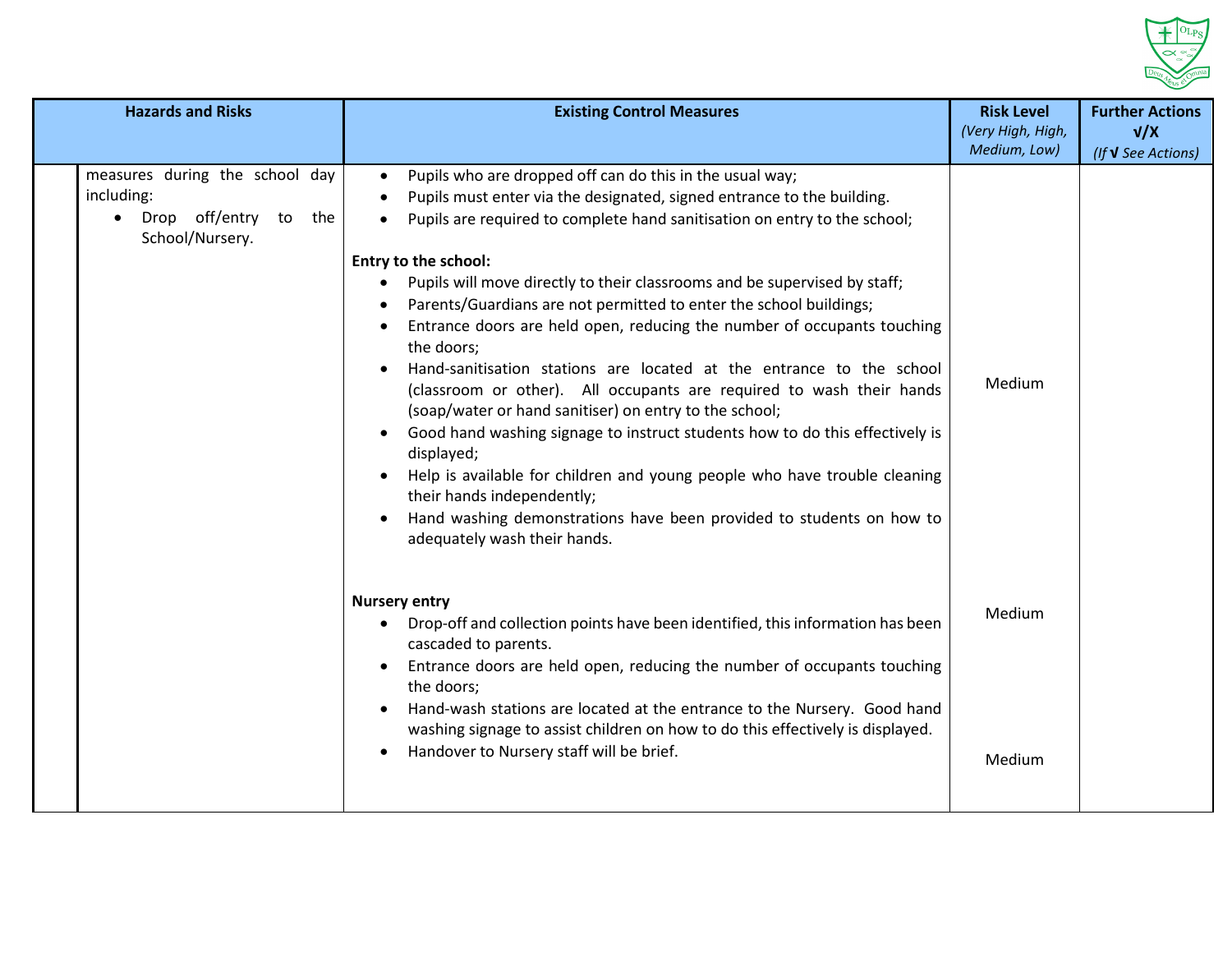

| <b>Hazards and Risks</b> |                                                                                                                                                    | <b>Existing Control Measures</b>                                                                                                                                                                                                                                                                                                                                                                                                                                                                                                                                                                                                                                                                                                                                                                                                                                                                                                                                                      | <b>Risk Level</b><br>(Very High, High,<br>Medium, Low) | <b>Further Actions</b><br>V/X |
|--------------------------|----------------------------------------------------------------------------------------------------------------------------------------------------|---------------------------------------------------------------------------------------------------------------------------------------------------------------------------------------------------------------------------------------------------------------------------------------------------------------------------------------------------------------------------------------------------------------------------------------------------------------------------------------------------------------------------------------------------------------------------------------------------------------------------------------------------------------------------------------------------------------------------------------------------------------------------------------------------------------------------------------------------------------------------------------------------------------------------------------------------------------------------------------|--------------------------------------------------------|-------------------------------|
| 3.                       | Spread/contraction of COVID-19<br>due to lack of social distancing<br>measures during the school day<br>including:<br>Pickup / leaving the school. | Pick up (school):<br>Parents are aware of appropriate distancing in the playground/side gate area<br>to enable parents to remain away from other parents should they wish during<br>drop off of children;<br>Parents are asked to not congregate in the playground for longer than<br>necessary before the designated school finish time for their child (if more<br>than one child is to be picked up parents will be able to remain in the<br>playground/pick-up point keeping away from others);<br>Finish times are now formally staggered for each key stage as part of the<br>timetable (though not completed due to Covid, it does assist).<br>Parents are reminded to leave the site once their children have been<br>collected;<br>If there are additional siblings who have no other carers at home and who are<br>not at school they are permitted to stand with their parent. They are not to<br>be allowed to run around the playground or interact with other families. | Medium                                                 | (If <b>V</b> See Actions)     |
|                          |                                                                                                                                                    | Leaving the school:<br>Pupils will be collected in the playground by their parent;<br>Parents/Guardians are NOT permitted to enter the school buildings;<br>Exit doors are held open, reducing the number of occupants touching the<br>doors;<br>Pupils are reminded to wash hands as they leave the school building;<br>Hand-wash stations are located at the exits from the school (classroom or<br>other);<br>Help is available for children and young people who have trouble cleaning<br>their hands independently;<br>Hand washing demonstrations have been provided to pupils on how to<br>adequately wash their hands;                                                                                                                                                                                                                                                                                                                                                        | Medium                                                 |                               |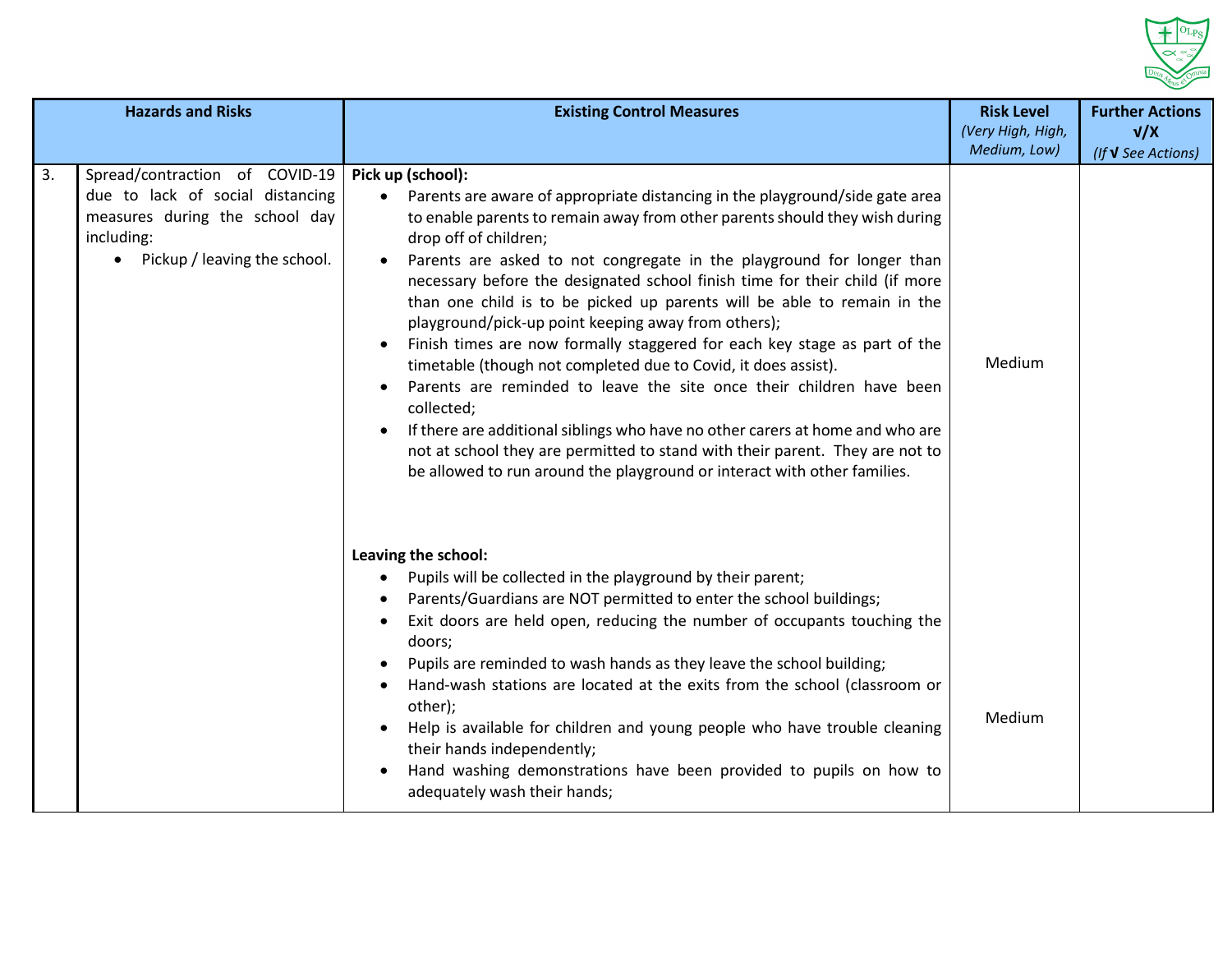

|    | <b>Hazards and Risks</b>                                                                                                                          | <b>Existing Control Measures</b>                                                                                                                                                                                                                                                                                                                                                                                                                                                                                                                                                                                                                                                                                                                                                                                                                                                                                                                                                                                                                                                                                                                                                                                                                                                                                                                                                                       | <b>Risk Level</b><br>(Very High, High, | <b>Further Actions</b><br>V/X |
|----|---------------------------------------------------------------------------------------------------------------------------------------------------|--------------------------------------------------------------------------------------------------------------------------------------------------------------------------------------------------------------------------------------------------------------------------------------------------------------------------------------------------------------------------------------------------------------------------------------------------------------------------------------------------------------------------------------------------------------------------------------------------------------------------------------------------------------------------------------------------------------------------------------------------------------------------------------------------------------------------------------------------------------------------------------------------------------------------------------------------------------------------------------------------------------------------------------------------------------------------------------------------------------------------------------------------------------------------------------------------------------------------------------------------------------------------------------------------------------------------------------------------------------------------------------------------------|----------------------------------------|-------------------------------|
| 4. | Spread/contraction of COVID-19<br>due to lack of social distancing<br>measures during the school day<br>including:<br>Classroom use / activities. | Good hand washing signage to instruct pupils how to do this effectively is<br>$\bullet$<br>displayed.<br><b>Nursery exit:</b><br>Drop-off and collection points for each group have been identified; this<br>information has been cascaded to parents.<br>Parents must leave via the designated, signed (specifically for this time) exit<br>from the building;<br>Exit doors are held open, reducing the number of occupants touching the<br>doors;<br>Pupils will have their hands sanitised as they leave the school building;<br>Hand-sanitation stations are located at the exits from the Nursery rooms;<br>Good hand washing signage to assist pre-School children how to do this<br>effectively;<br>We are holding School Assemblies, with appropriate ventilation;<br>NDIR CO2 monitors have been purchased for all larger spaces, including<br>classrooms<br>Early years staff to student ratio:<br>In accordance with the early year's framework class sizes for early years will<br>adhere to the following:<br>Children under two - one adult for every 3 children<br>Children aged two $-1$ adult for every 4 children<br>Children three or over – one adult for every $8/13$ children<br>The timetable has been reviewed to decide which lessons or activities can be<br>delivered to reduce movement around the school;<br>All other classroom controls are the same as primary below. | Medium, Low)<br>Medium<br>Medium       | (If <b>V</b> See Actions)     |
|    |                                                                                                                                                   |                                                                                                                                                                                                                                                                                                                                                                                                                                                                                                                                                                                                                                                                                                                                                                                                                                                                                                                                                                                                                                                                                                                                                                                                                                                                                                                                                                                                        |                                        |                               |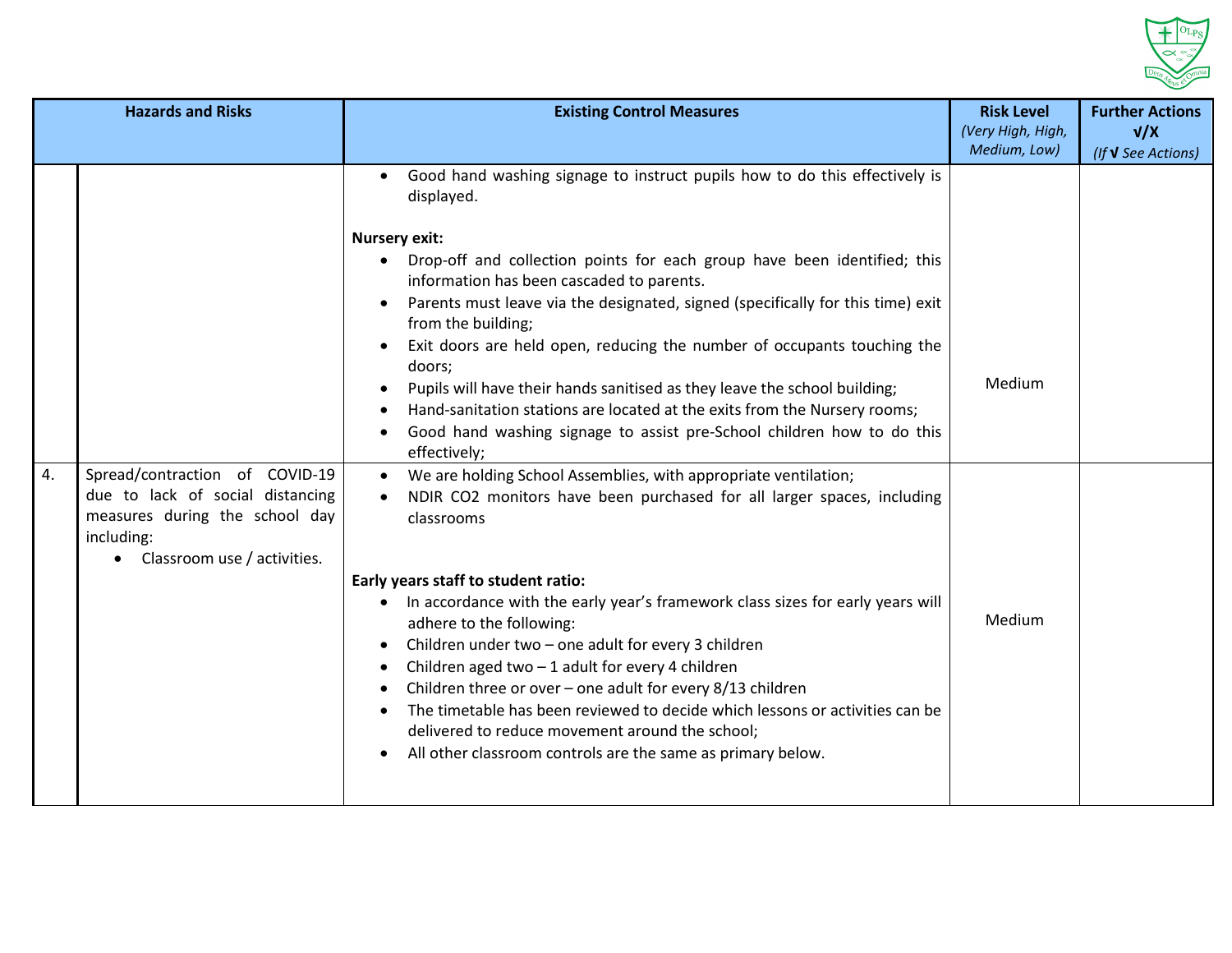

|    | <b>Hazards and Risks</b>                                                                                           | <b>Existing Control Measures</b>                                                                                                                                                                                                                                                                                                                                                                                                                                                                                                                                                                                                                                                                                                                                                                                                                                                                                                          | <b>Risk Level</b><br>(Very High, High,<br>Medium, Low) | <b>Further Actions</b><br>V/X |
|----|--------------------------------------------------------------------------------------------------------------------|-------------------------------------------------------------------------------------------------------------------------------------------------------------------------------------------------------------------------------------------------------------------------------------------------------------------------------------------------------------------------------------------------------------------------------------------------------------------------------------------------------------------------------------------------------------------------------------------------------------------------------------------------------------------------------------------------------------------------------------------------------------------------------------------------------------------------------------------------------------------------------------------------------------------------------------------|--------------------------------------------------------|-------------------------------|
| 5. | Spread/contraction of COVID-19<br>due to lack of social distancing<br>measures during the school day<br>including: | Primary:<br>Classroom sizes are restricted, 1 teacher/TA if required (specific needs of<br>class);<br>Hand sanitisation is completed on entrance to the class and between specific<br>activities;<br>Pupils are allocated resources and are not encouraged to share;<br>Pupils are regularly reminded not to touch their or other pupils' faces;<br>Play equipment will be used in rotation.<br>The same Teacher and TLA (where applicable) are assigned to a class each<br>day. Where possible this will be one teacher for the whole and subsequent<br>days;<br>Where possible, all spaces are well ventilated using natural ventilation<br>(opening windows) or ventilation units.<br><b>Primary (early years):</b><br>Lunch area cleaned before and after each group's lunch. Only one pupil will<br>$\bullet$<br>use a clean lunch space before it is cleaned again.<br>Pupils are advised to clean hands before/after eating lunch. | Medium<br>Medium                                       | (If <b>V</b> See Actions)     |
|    | Dining;<br>Moving around the school;<br>Break-time / playgrounds.                                                  | Moving around the school:<br>Movement to different areas within the School and Nursery is reduced as<br>much as possible;<br>Suitable external doors are used to move pupils from one area to another if<br>possible, effectively creating external corridors in the open air;<br>Where possible, all spaces are well ventilated using natural ventilation<br>$\bullet$<br>(opening windows) or ventilation units;<br>Additional furniture, coats, bags are not permitted in the school corridor;<br>Corridors are sterile environments and kept as clear as possible;<br>Corridors that cannot provide separation (although passing in the corridor is<br>deemed low risk) are designated one way where possible;                                                                                                                                                                                                                        | Low                                                    |                               |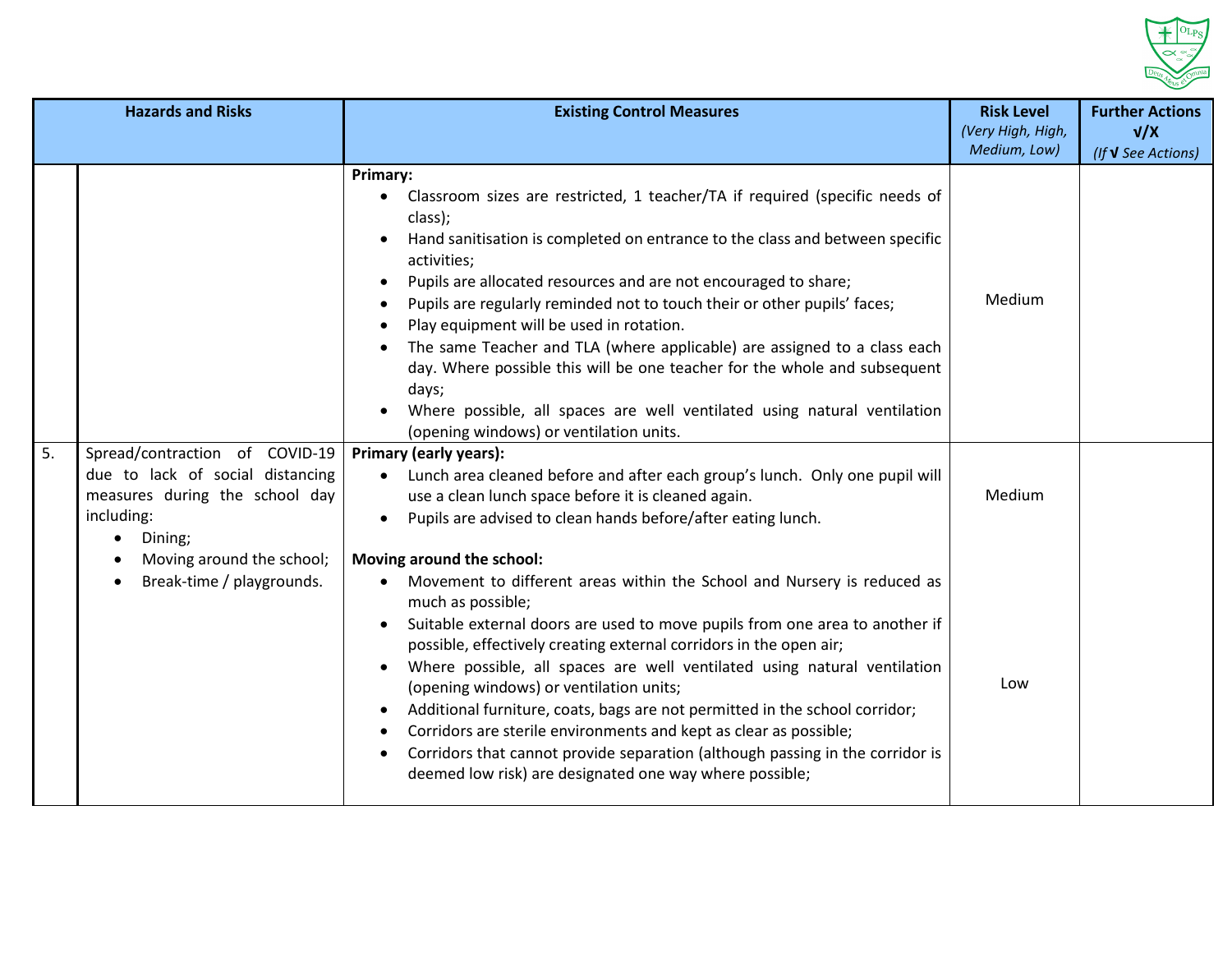

|    | <b>Hazards and Risks</b>                                                                   | <b>Existing Control Measures</b>                                                                                                                                                                                                                                                                                                                                                                                                                                                                                                                                                                                                                                                                                                                                                                                                                                                                                                                                                                                                                                                                                                                                                                                                                                                                                                                                                            | <b>Risk Level</b><br>(Very High, High,<br>Medium, Low) | <b>Further Actions</b><br>V/X<br>(If <b>V</b> See Actions) |
|----|--------------------------------------------------------------------------------------------|---------------------------------------------------------------------------------------------------------------------------------------------------------------------------------------------------------------------------------------------------------------------------------------------------------------------------------------------------------------------------------------------------------------------------------------------------------------------------------------------------------------------------------------------------------------------------------------------------------------------------------------------------------------------------------------------------------------------------------------------------------------------------------------------------------------------------------------------------------------------------------------------------------------------------------------------------------------------------------------------------------------------------------------------------------------------------------------------------------------------------------------------------------------------------------------------------------------------------------------------------------------------------------------------------------------------------------------------------------------------------------------------|--------------------------------------------------------|------------------------------------------------------------|
|    |                                                                                            | <b>Break-times / playgrounds:</b><br>Classes currently now are able to play together.                                                                                                                                                                                                                                                                                                                                                                                                                                                                                                                                                                                                                                                                                                                                                                                                                                                                                                                                                                                                                                                                                                                                                                                                                                                                                                       | Low                                                    |                                                            |
| 6. | Spread/contraction of COVID-19<br>due to lack of hand-washing and<br>general poor hygiene. | <b>Primary (early years):</b><br>• Hand sanitation stations are positioned at each pupil, staff and visitor<br>entrance to the school;<br>All those entering the school are required to wash/sanitise their hands;<br>Hand washing stations are located on each floor, within each classroom and<br>on entry to the dining hall;<br>Hand washing sinks are located within each toilet provision;<br>Signage is located adjacent to each wash station or sink reminding occupants<br>to wash their hands and how to do it effectively;<br>Pupils and staff have been shown how to wash hands properly;<br>Help is available for children and young people who have trouble cleaning<br>their hands independently;<br>Hand washing is recommended frequently and required at the following<br>times:<br>$\triangleright$ Entry and exit from the school;<br>$\triangleright$ After using the toilet;<br>$\triangleright$ On entry to the dining hall;<br>$\triangleright$ Before and after eating;<br>$\triangleright$ On entry and exit from each classroom.<br>Unnecessary touching of the face is discouraged.<br>Teachers will remind students to use tissues and bin them once used. If<br>tissues are not readily available exactly when needed occupants are reminded<br>to cough or sneeze into their arm;<br>Toilets and wash stations have single use paper towel for drying hands. | Medium                                                 |                                                            |
| 7. | Spread/contraction of COVID-19<br>due to lack of adequate cleaning<br>measures.            | The school has implemented additional cleaning regimes (our cleaners are<br>$\bullet$<br>KFS Cleaning). This includes the following:<br>Frequent cleaning of classrooms, toilets, common areas and dining halls;<br>$\bullet$                                                                                                                                                                                                                                                                                                                                                                                                                                                                                                                                                                                                                                                                                                                                                                                                                                                                                                                                                                                                                                                                                                                                                               |                                                        |                                                            |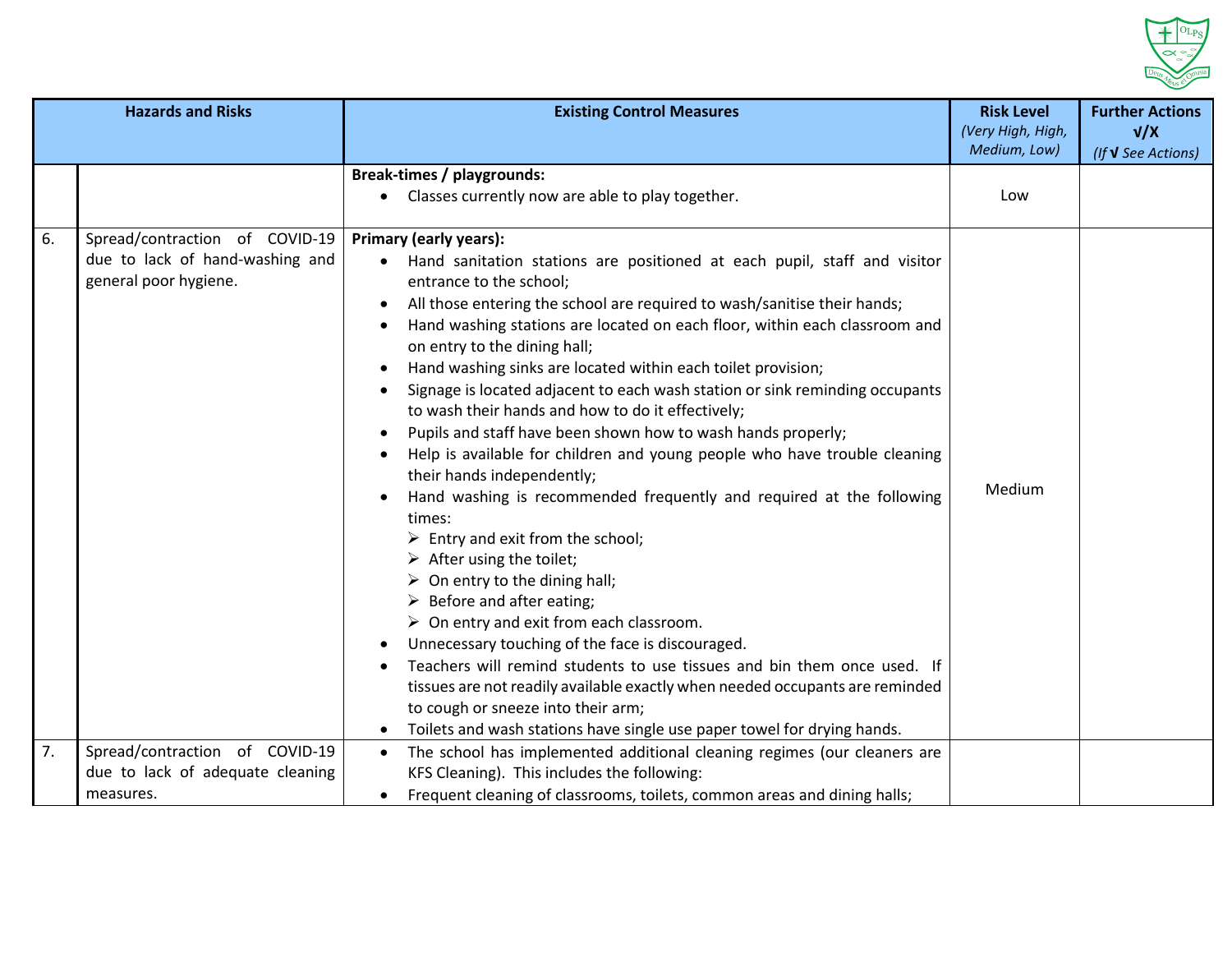

| <b>Hazards and Risks</b> |                                                                                                                                                                                                                                                                                                                              | <b>Existing Control Measures</b>                                                                                                                                                                                                                                                                                                                                                                                                                                                                                                                                                                                                                                                                                                                                                                                                                                                                                                                                                                                                                                                                                                                                               | <b>Risk Level</b><br>(Very High, High, | <b>Further Actions</b><br>V/X |
|--------------------------|------------------------------------------------------------------------------------------------------------------------------------------------------------------------------------------------------------------------------------------------------------------------------------------------------------------------------|--------------------------------------------------------------------------------------------------------------------------------------------------------------------------------------------------------------------------------------------------------------------------------------------------------------------------------------------------------------------------------------------------------------------------------------------------------------------------------------------------------------------------------------------------------------------------------------------------------------------------------------------------------------------------------------------------------------------------------------------------------------------------------------------------------------------------------------------------------------------------------------------------------------------------------------------------------------------------------------------------------------------------------------------------------------------------------------------------------------------------------------------------------------------------------|----------------------------------------|-------------------------------|
|                          |                                                                                                                                                                                                                                                                                                                              | Frequent cleaning of all touched surfaces, such as door handles, handrails,<br>table tops, play equipment and toys.<br>Classrooms will be cleaned at lunch breaks and after school;<br>Toilets will be cleaned in the morning, after break, after lunch and at the end<br>of the day;<br>Common areas will be cleaned once a day;<br>Equipment used by the pupils and staff will suitably cleaned at the end of each<br>$\bullet$<br>day or before it is used by another person;                                                                                                                                                                                                                                                                                                                                                                                                                                                                                                                                                                                                                                                                                               | Medium, Low)<br>Low                    | (If <b>V</b> See Actions)     |
| 9.                       | Spread/contraction of COVID-19<br>insufficient<br>due to<br>First aid<br>measures. This includes:<br>Dealing with general First<br>$\bullet$<br>aid;<br>Lack of trained first aiders;<br>Dealing with a suspected<br>case of Covid-19;<br>Inappropriate handling /<br>removal of clinical waste<br>Intimate care procedures. | The FA assessment considers numbers and ages of students, number and<br>$\bullet$<br>training of employees;<br>This information forms the decision on what activities and groups can safely<br>be managed within the school;<br>This includes sufficient first aiders for the school to the number of students<br>$\bullet$<br>with a particular focus on early years provision;<br>Qualified first aiders are in place at an appropriate ratio for paediatric first<br>aiders for Early Years provision<br>The school will use the FA room for suspected cases of COVID-19;<br>Occupants (staff or pupils) who display symptoms of the virus during the<br>school day will be isolated in the designated room until additional medical<br>assistance can be gained. This may be 111 support, an ambulance or until<br>they leave the site to self-isolate;<br>First aiders required to assist this person will wear full PPE including, apron,<br>gloves, mask and visor;<br>PPE is disposed of in accordance with NHS COVID-19 waste management<br>guidance;<br>The first aid room will be cleaned frequently and after each use (when first<br>aid care has been provided). | Low                                    |                               |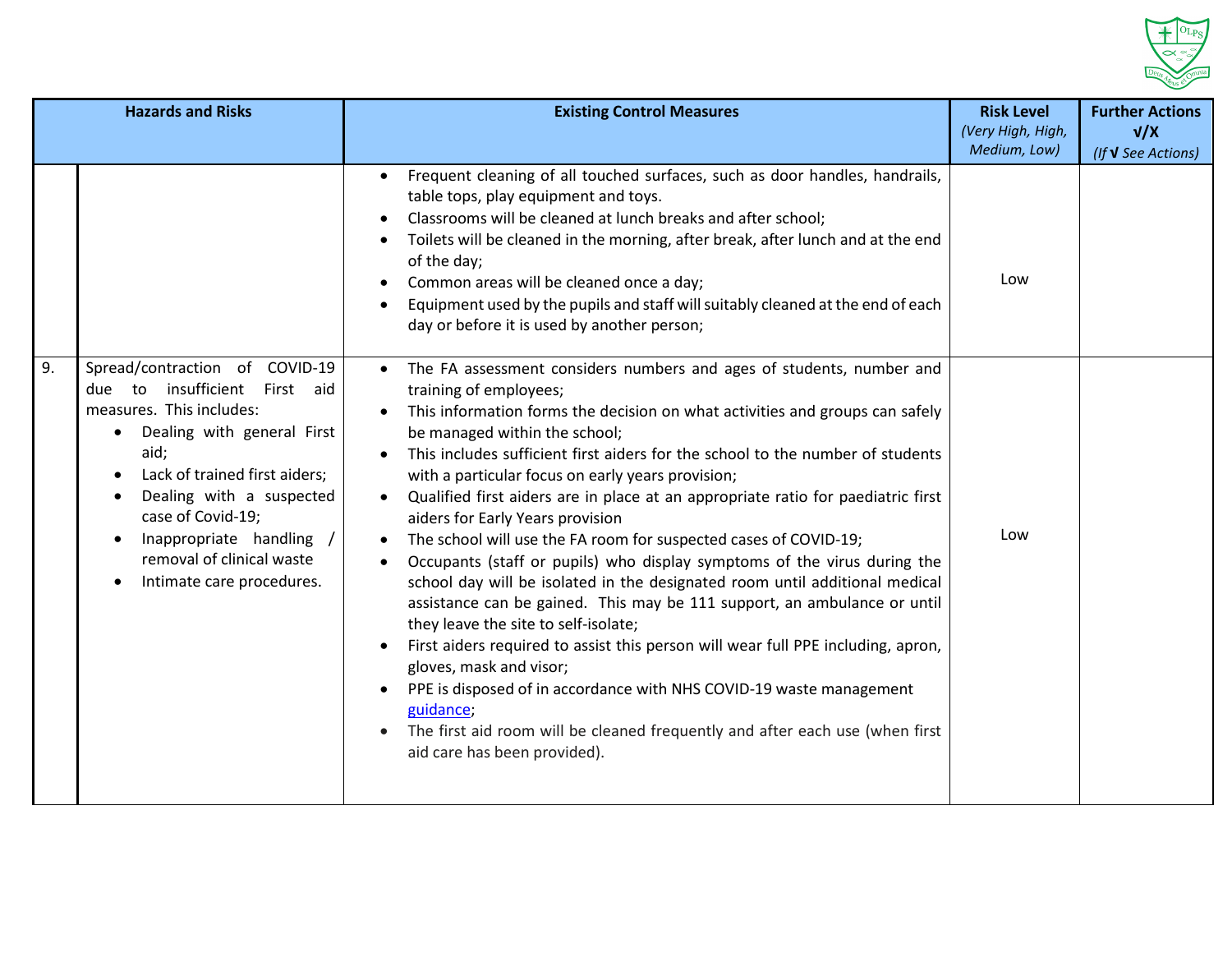

| <b>Hazards and Risks</b> |                                                                                                                                                                                                                             | <b>Existing Control Measures</b>                                                                                                                                                                                                                                                                                                                                                                                                                                                                                                                                                                                                                                                                                                                                                                                                                                                               | <b>Risk Level</b><br>(Very High, High, | <b>Further Actions</b><br>V/X |
|--------------------------|-----------------------------------------------------------------------------------------------------------------------------------------------------------------------------------------------------------------------------|------------------------------------------------------------------------------------------------------------------------------------------------------------------------------------------------------------------------------------------------------------------------------------------------------------------------------------------------------------------------------------------------------------------------------------------------------------------------------------------------------------------------------------------------------------------------------------------------------------------------------------------------------------------------------------------------------------------------------------------------------------------------------------------------------------------------------------------------------------------------------------------------|----------------------------------------|-------------------------------|
|                          |                                                                                                                                                                                                                             | <b>Waste disposal measures</b><br>Waste control measure from possible cases of COVID-19 and cleaning of areas where<br>possible cases have been identified (including disposable cloths and tissues) are as<br>follows:<br>Put in a plastic rubbish bag and tied when full;<br>$\bullet$<br>The plastic bag is placed in a second bin bag and tied;<br>It is put in a suitable and secure place and marked for storage until the<br>individual's test results are known;<br>Waste is stored safely and kept away from children;<br>Waste is not put in communal waste areas until negative test results are<br>known or the waste has been stored for at least 72 hours;<br>If the individual tests negative, this can be put in with the normal waste;<br>If the individual tests positive, then waste is stored for at least 72 hours and<br>$\bullet$<br>then put in with the normal waste; | Medium, Low)<br>Low                    | (If <b>V</b> See Actions)     |
| 10.                      | Spread/contraction of COVID-19<br>due to measures for external<br>visitors to the school, including:<br>Parents;<br>$\bullet$<br>Maintenance contractors;<br><b>External Teachers;</b><br>Inspectors;<br>Delivery personnel | Parents have been informed to call the school office or email if they have any<br>questions or concerns;<br>If parents need to drop off items for pupils, they should be left at the school<br>main entrance for staff to collect;<br>Visitors will only be permitted at their designated time and will be asked to<br>$\bullet$<br>wait outside of the school building until their school contact is available;<br>The school contact is required to attend reception in good time to meet their<br>visitor;<br>Premises' contractors will be managed in accordance with a separate<br>premises maintenance risk assessment written specifically for this time.                                                                                                                                                                                                                               | Low                                    |                               |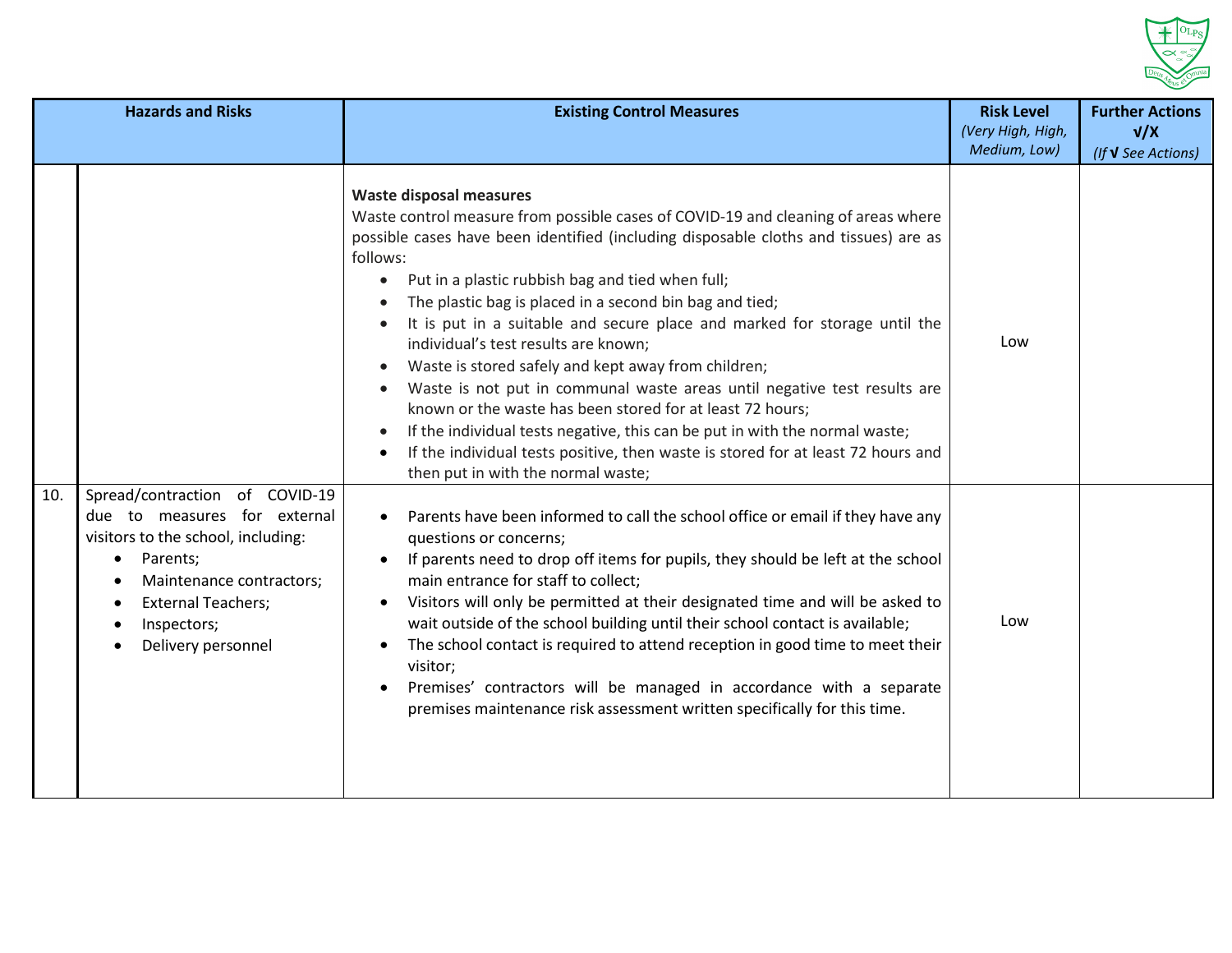

| <b>Hazards and Risks</b> |                                                                                                                           | <b>Existing Control Measures</b>                                                                                                                                                                                                                                                                                                                                                                                                                                                                                                                                                                                                                                                | <b>Risk Level</b>                 | <b>Further Actions</b>           |
|--------------------------|---------------------------------------------------------------------------------------------------------------------------|---------------------------------------------------------------------------------------------------------------------------------------------------------------------------------------------------------------------------------------------------------------------------------------------------------------------------------------------------------------------------------------------------------------------------------------------------------------------------------------------------------------------------------------------------------------------------------------------------------------------------------------------------------------------------------|-----------------------------------|----------------------------------|
|                          |                                                                                                                           |                                                                                                                                                                                                                                                                                                                                                                                                                                                                                                                                                                                                                                                                                 | (Very High, High,<br>Medium, Low) | V/X<br>(If <b>V</b> See Actions) |
| 11.                      | Spread/contraction of COVID-19<br>due to unsuitable use of toilets.                                                       | Toilet use protocols are managed by staff members if located adjacent to<br>$\bullet$<br>classrooms;<br>Student use of toilets outside of early years' is managed by staff and<br>communicated to pupils;<br>Toilets are checked throughout the day.                                                                                                                                                                                                                                                                                                                                                                                                                            | Low/Medium                        |                                  |
| 12.                      | Lack of staffing / insufficient staff<br>ratios                                                                           | Adequate ratio of staff to children will be maintained and is assessed on a<br>$\bullet$<br>daily basis, based on potential staff illness or self-isolation;<br>Children are suitably supervised at all times;                                                                                                                                                                                                                                                                                                                                                                                                                                                                  | Low                               |                                  |
| 13.                      | of<br>suitable<br>premises<br>Lack<br>management                                                                          | The school adheres to the government guidance on managing buildings that<br>$\bullet$<br>are partially open;<br>The school has applied the series of guidance documents and advice sent out<br>by us regarding continued premises management at this time;<br>Premises staff levels are maintained and suitable for the use of the building;<br>Appropriate cleaning and premises staffing levels are in place;<br>Waste removal and enhanced cleaning programs are in place for the potential<br>coronavirus contaminated waste;<br>Contingency in place for sudden premises staff absence;<br>A 'Managing Premises Functions' separate risk assessment has been<br>completed. | Low                               |                                  |
| 14.                      | Hazardous substance management,<br>unsuitable COSHH management<br>and use of chemicals leading to ill-<br>health or fire. | Suitable storage and management of flammable hand sanitizer is in place;<br>$\bullet$<br>All chemicals used for the cleaning of school buildings and equipment is<br>COSHH assessed and managed appropriately;<br>Material safety data sheets are held for all chemicals and readily available to<br>all staff;<br>All cleaning chemicals are stored safely and securely in accordance with<br>requirements;<br>COSHH safety training has been completed by all those using chemicals for<br>cleaning;<br>Appropriate PPE is available for all cleaning including suitable PPE for cleaning<br>of potential coronavirus contaminated rooms or equipment.                        | Low                               |                                  |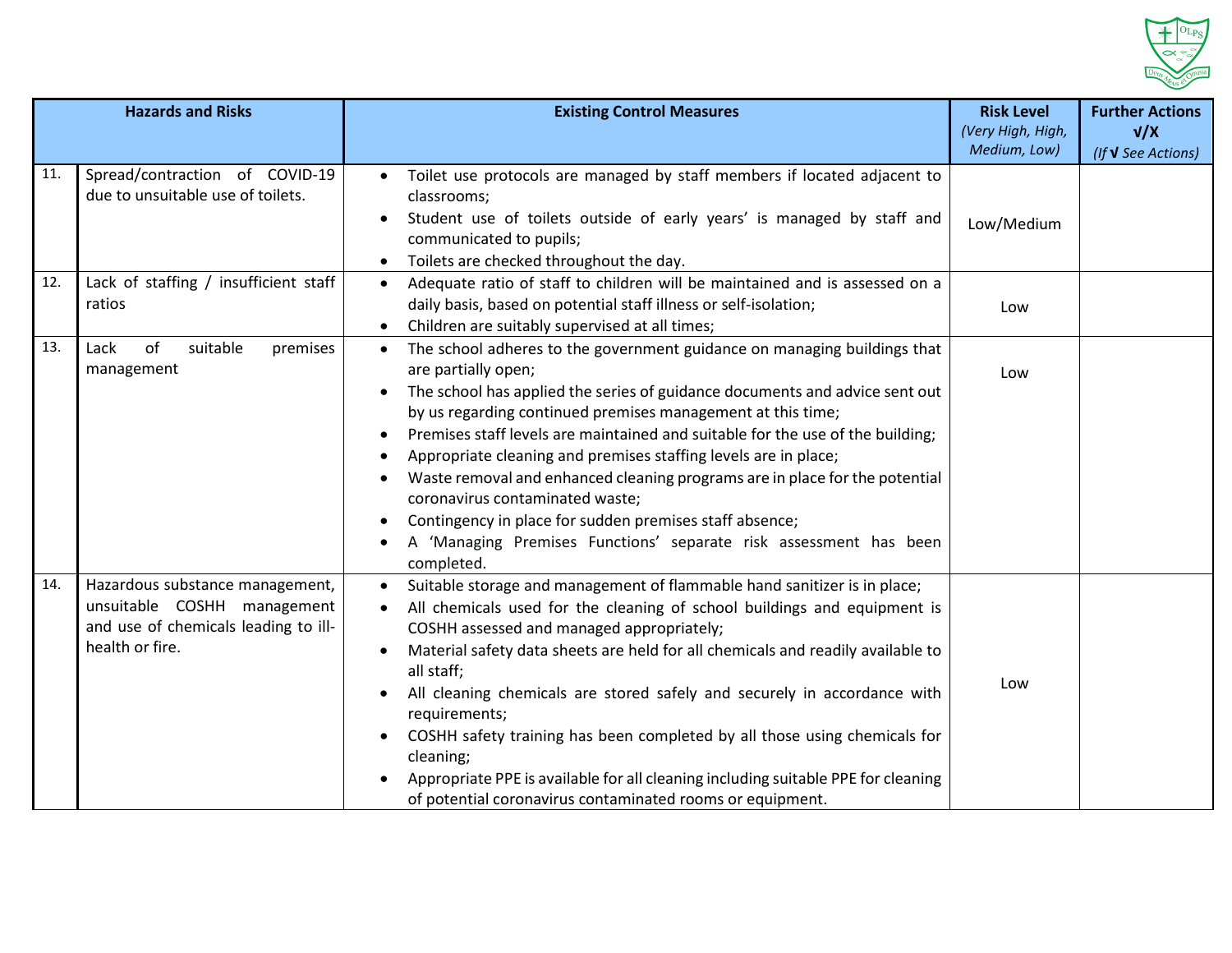

|     | <b>Hazards and Risks</b>                                                                                                                                                                                     | <b>Existing Control Measures</b>                                                                                                                                                                                                                                                                                                                                                                                                                                                                                                                                                | <b>Risk Level</b><br>(Very High, High,<br>Medium, Low) | <b>Further Actions</b><br>V/X<br>(If <b>V</b> See Actions) |
|-----|--------------------------------------------------------------------------------------------------------------------------------------------------------------------------------------------------------------|---------------------------------------------------------------------------------------------------------------------------------------------------------------------------------------------------------------------------------------------------------------------------------------------------------------------------------------------------------------------------------------------------------------------------------------------------------------------------------------------------------------------------------------------------------------------------------|--------------------------------------------------------|------------------------------------------------------------|
| 15. | evacuation procedures<br>Fire and<br>being inadequate at this time due to<br>lack of trained fire wardens or<br>occupants being spread around the<br>suitable<br>building<br>without<br>procedures in place. | Evacuation plans including the following have been reviewed:<br>Safe assembly of occupants;<br>Safe exit via the nearest final exit;<br>Training occupants of any changes to evacuation;<br>Ensuring there are enough trained fire wardens on site with the ability to<br>sweep all used areas of the school;<br>Use of the school has been reduced to enable safe sweeping and evacuation;<br>Due to reduced numbers use of the school is kept to ground floors or specific<br>areas where possible.<br>All other fire system testing and maintenance has continued as normal. | Low                                                    |                                                            |
|     |                                                                                                                                                                                                              |                                                                                                                                                                                                                                                                                                                                                                                                                                                                                                                                                                                 |                                                        |                                                            |

#### **Please note:**

All controls are subject to change should government guidance change. This Assessment takes into account the most recent Government Guidance. Government and DfE guidance MUST be regularly reviewed. Risk assessment must be reviewed if there is a significant change.

Following assessment if no further actions are assessed to be required please mark an **X** in the "Further Actions" box. If, however additional controls or actions are assessed to be required please place a **√** in the box and note the action in the action plan.

Currently parents will be informed of high temperatures (as per Nursery guidelines). Should a child test positive, parents are asked that they remain at home in line with current guidance (3 days).

Any further actions identified should be completed before the assessed task is carried out.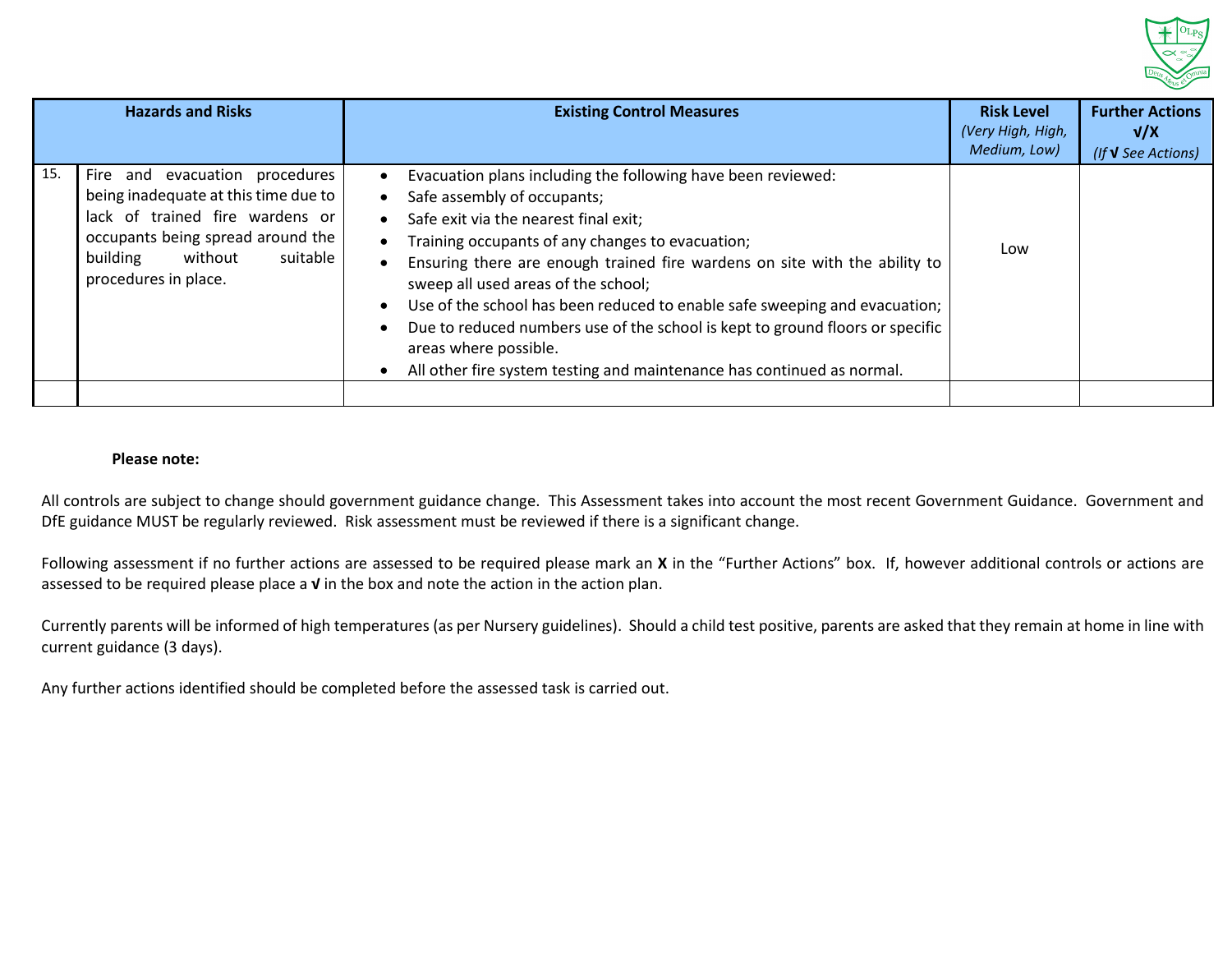

# **Risk Rating Key**

| <b>Score</b> | <b>Risk Level</b> | <b>Description</b>                                                                                                                                                                                                                                                                                                                                                                                                                                                                                                                                                       |
|--------------|-------------------|--------------------------------------------------------------------------------------------------------------------------------------------------------------------------------------------------------------------------------------------------------------------------------------------------------------------------------------------------------------------------------------------------------------------------------------------------------------------------------------------------------------------------------------------------------------------------|
| $1 - 4$      | <b>Very Low</b>   | These risks are considered acceptable. No further action is necessary other than to ensure that the controls are<br>maintained.                                                                                                                                                                                                                                                                                                                                                                                                                                          |
| $5 - 10$     | Low               | No additional controls are required unless they can be implemented at very lost cost (in terms of time, money and<br>effort). Actions to further reduce these risks are assigned low priority. Arrangements should be made to ensure that<br>the controls are maintained.                                                                                                                                                                                                                                                                                                |
| $11 - 15$    | <b>Medium</b>     | Consideration should be given as to whether the risks can be lowered, but the costs of additional risk reduction<br>measures should be taken into account. The risk reduction measures should be implemented within a defined time<br>period. Arrangements should be made to ensure that the controls are maintained, particularly if the risk levels are<br>associated with harmful consequences.                                                                                                                                                                       |
| $15 - 20$    | <b>High</b>       | Substantial efforts should be made to reduce the risk. Risk reduction measures should be implemented urgently within<br>a defined time period and it might be necessary to consider suspending or restricting the activity or to apply interim risk<br>controls, until this has been completed. Considerable resources might have to be allocated to additional controls.<br>Arrangement should be made to ensure that the controls are maintained, particularly if the risk levels are associated<br>with extremely harmful consequences and very harmful consequences. |
| $20+$        | <b>Very High</b>  | These risks are unacceptable. Substantial improvements in risk controls are necessary, so that the risk is reduced to an<br>acceptable level. The work activity should be halted until risk controls are implemented that reduce the risk so that it<br>is no longer very high. If it is not possible to reduce risk the work should remain prohibited.                                                                                                                                                                                                                  |